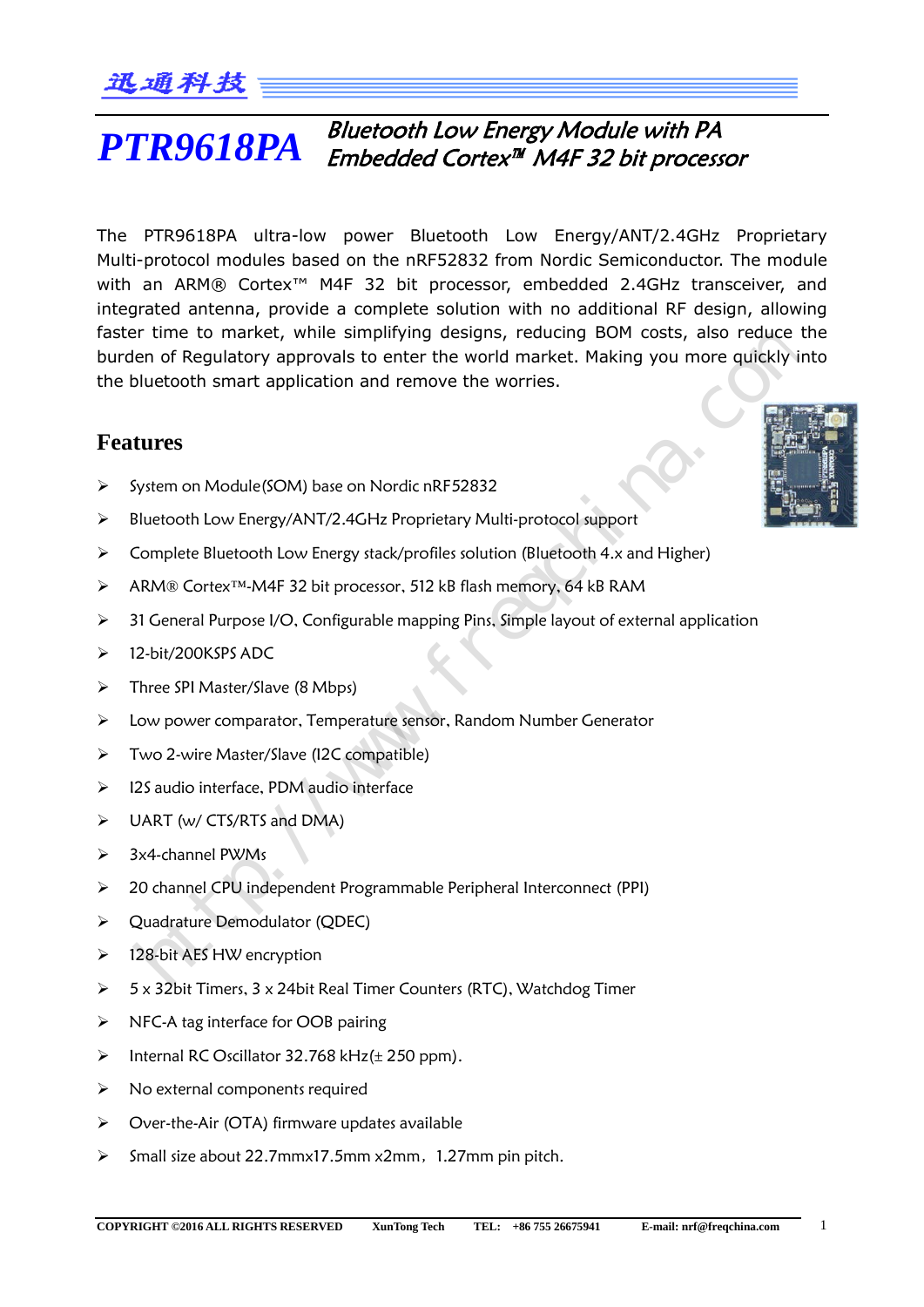# 迅通科技

# **Typical Applications:**

- 2.4 GHz Bluetooth low energy systems
- - Proprietary 2.4 GHz systems
- - Sports and leisure equipment
- Mobile phone accessories
- - Health Care and Medical
- Consumer Electronics, Game pads
- Human Interface Devices, Remote control
- Building environment control / monitoring
- RFID, Security Applications
- **•** Bluetooth Low Energy GateWay
- iBeacons™, Eddystone™, Indoor navigation
- **•** Low-Power Sensors
- Connected Appliances
- Lighting Products
- Fitness devices
- Wearables

# **Quick Specifications:**

| - Building environment control / monitoring<br>- RFID, Security Applications<br>- Bluetooth Low Energy GateWay<br>- iBeacons™, Eddystone™, Indoor navigation<br>- Low-Power Sensors<br>- Connected Appliances<br>- Lighting Products<br>- Fitness devices<br>- Wearables<br><b>Quick Specifications:</b> |                                          |                   |  |
|----------------------------------------------------------------------------------------------------------------------------------------------------------------------------------------------------------------------------------------------------------------------------------------------------------|------------------------------------------|-------------------|--|
| <b>Bluetooth</b>                                                                                                                                                                                                                                                                                         |                                          |                   |  |
| Version                                                                                                                                                                                                                                                                                                  | Bluetooth 4.x and Higher                 |                   |  |
| Security                                                                                                                                                                                                                                                                                                 | <b>AES-128</b>                           |                   |  |
| <b>Radio</b>                                                                                                                                                                                                                                                                                             |                                          |                   |  |
| Frequency                                                                                                                                                                                                                                                                                                | 2.360GHz to 2.500GHz                     |                   |  |
| Modulations                                                                                                                                                                                                                                                                                              | GFSK at 1 Mbps, 2 Mbps data rates        |                   |  |
| Transmit power                                                                                                                                                                                                                                                                                           | Max +20dBm @setting nRF52832 0dBm output |                   |  |
| Receiver sensitivity                                                                                                                                                                                                                                                                                     | -96dBm (BLE mode)                        |                   |  |
| Antenna                                                                                                                                                                                                                                                                                                  | IPX interface                            |                   |  |
| <b>Current Consumption</b>                                                                                                                                                                                                                                                                               |                                          |                   |  |
| TX only @ +20 dBm                                                                                                                                                                                                                                                                                        |                                          | $~100 \text{ mA}$ |  |
| RX only @ 1 Mbps @ 3V, DC/DC enabled                                                                                                                                                                                                                                                                     |                                          | $-5.4 \text{ mA}$ |  |
| RX only @ 1 Mbps<br>$~11.7 \text{ mA}$                                                                                                                                                                                                                                                                   |                                          |                   |  |
| <b>Operating conditions</b>                                                                                                                                                                                                                                                                              |                                          |                   |  |
| $2.7 - 3.6V$<br>Power supply                                                                                                                                                                                                                                                                             |                                          |                   |  |
| $-25 - +85$ °C<br>Operating temperature                                                                                                                                                                                                                                                                  |                                          |                   |  |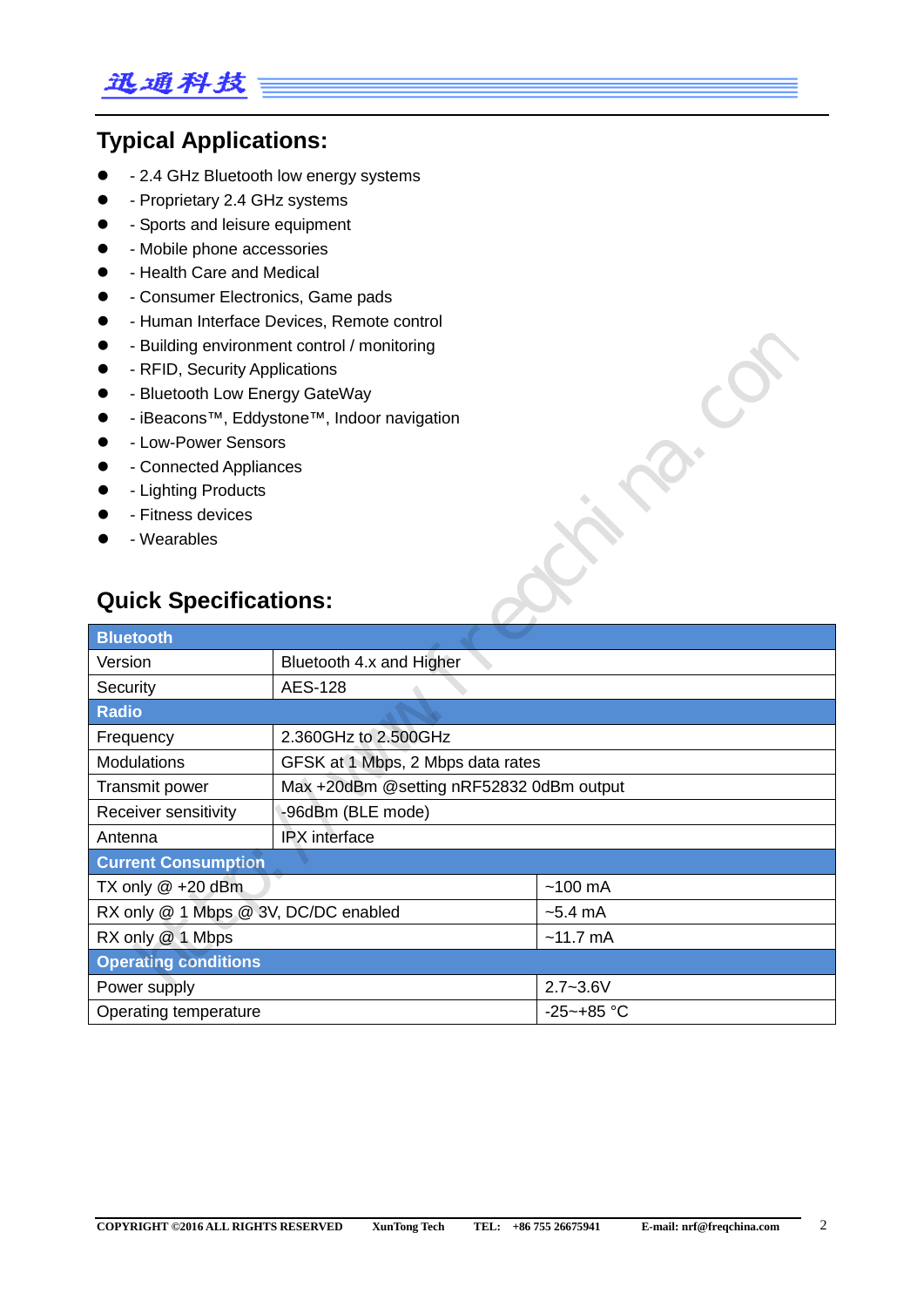

#### **Block diagram:**



# **Pin Description of Module**(**Top View**)**:**



| Pin              | <b>Name</b>       | <b>Description</b>                 | <b>Note</b>                |
|------------------|-------------------|------------------------------------|----------------------------|
| Pin1             | P <sub>0.23</sub> | Digital I/O                        |                            |
| Pin2             | P <sub>0.22</sub> | Digital I/O                        |                            |
| Pin <sub>3</sub> | P <sub>0.21</sub> | Digital I/O                        | Configurable as pin reset. |
| Pin4             | P <sub>0.20</sub> | NC                                 | control<br>Reserved<br>for |
|                  |                   |                                    | PA/LNA internal            |
| Pin <sub>5</sub> | <b>SWDCLK</b>     | HW debug and flash programming I/O |                            |
| Pin <sub>6</sub> | <b>SWDIO</b>      | HW debug and flash programming I/O |                            |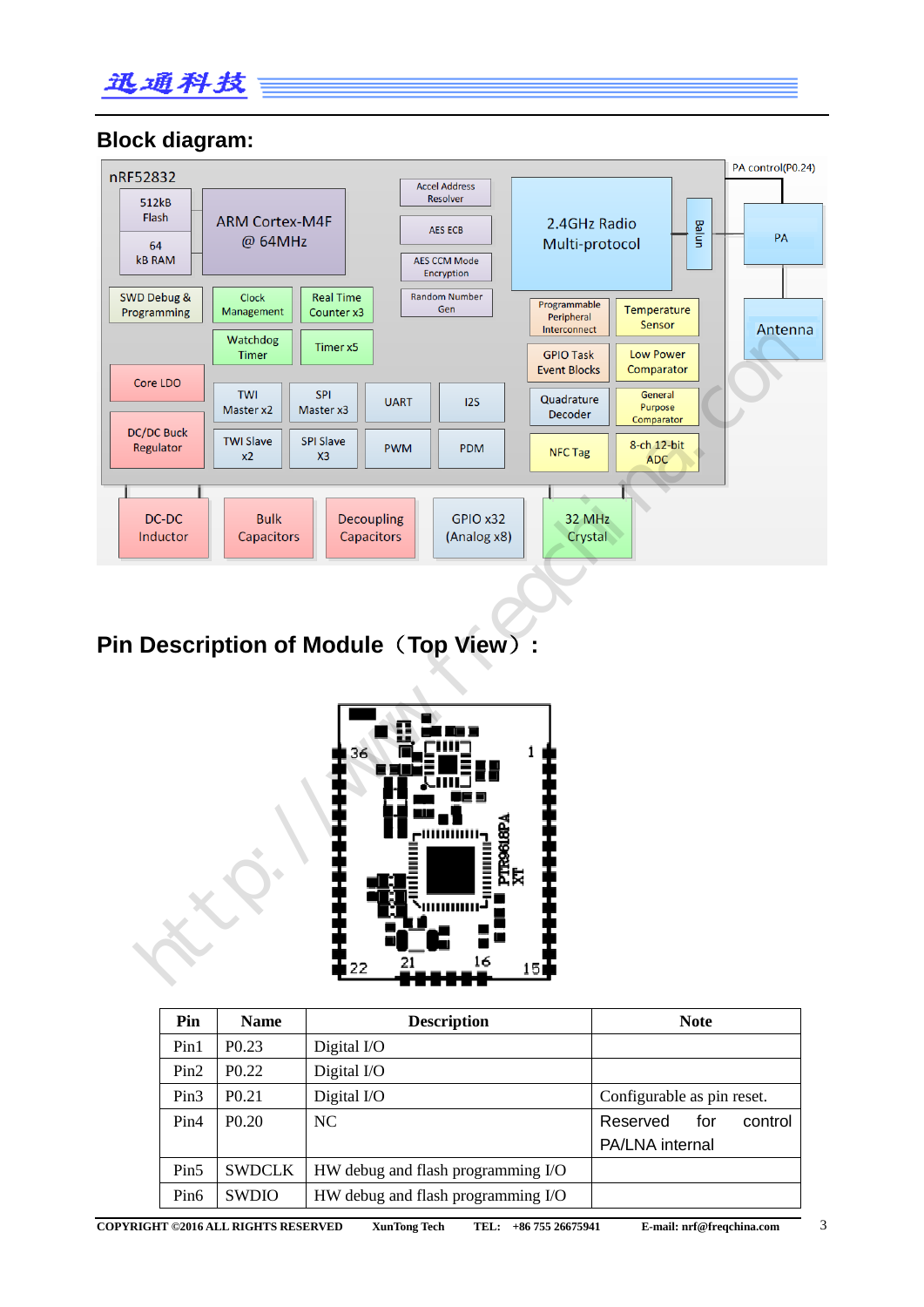| s<br>Æ7 :<br>77 T |  |
|-------------------|--|
|-------------------|--|

| Pin7              | P <sub>0.19</sub> | Digital I/O  |                            |
|-------------------|-------------------|--------------|----------------------------|
| Pin <sub>8</sub>  | P <sub>0.18</sub> | Digital I/O  |                            |
| Pin9              | P <sub>0.17</sub> | Digital I/O  |                            |
| Pin10             | P <sub>0.16</sub> | Digital I/O  |                            |
| Pin11             | P <sub>0.15</sub> | Digital I/O  |                            |
| Pin12             | P <sub>0.14</sub> | Digital I/O  |                            |
| Pin13             | P <sub>0.13</sub> | Digital I/O  |                            |
| Pin14             | P <sub>0.12</sub> | Digital I/O  |                            |
| Pin15             | P <sub>0.11</sub> | Digital I/O  |                            |
| Pin16             | P <sub>0.10</sub> | Digital I/O  |                            |
| Pin17             | P <sub>0.09</sub> | Digital I/O  |                            |
| Pin18             | P <sub>0.08</sub> | Digital I/O  |                            |
| Pin19             | P <sub>0.07</sub> | Digital I/O  |                            |
| Pin20             | P <sub>0.06</sub> | Digital I/O  | $\bigcirc$                 |
| Pin21             | P <sub>0.05</sub> | Digital I/O  |                            |
| Pin <sub>22</sub> | P <sub>0.04</sub> | Digital I/O  |                            |
| Pin23             | P <sub>0.03</sub> | Digital I/O  |                            |
| Pin <sub>24</sub> | P <sub>0.02</sub> | Digital I/O  |                            |
| Pin25             | P <sub>0.01</sub> | Digital I/O  |                            |
| Pin <sub>26</sub> | P <sub>0.00</sub> | Digital I/O  |                            |
| Pin <sub>27</sub> | P <sub>0.31</sub> | Digital I/O  |                            |
| Pin <sub>28</sub> | P <sub>0.30</sub> | Digital I/O  |                            |
| Pin29             | P <sub>0.29</sub> | Digital I/O  |                            |
| Pin <sub>30</sub> | P <sub>0.28</sub> | Digital I/O  |                            |
| Pin31             | P <sub>0.27</sub> | Digital I/O  |                            |
| Pin <sub>32</sub> | P <sub>0.26</sub> | Digital I/O  |                            |
| Pin <sub>33</sub> | P <sub>0.25</sub> | Digital I/O  |                            |
| Pin <sub>34</sub> | <b>VCC</b>        | Power Supply |                            |
| Pin <sub>35</sub> | P <sub>0.24</sub> | <b>NC</b>    | Reserved<br>for<br>control |
|                   |                   |              | PA/LNA internal            |
|                   | GND               | Ground       |                            |

Note 1: P0.20 and P0.24 are reserved for PA control internal, so pin4 and pin35 should be Not connect.

Note 2: An internal 4.7μF bulk capacitor has been included on the module. it is good design practice to add additional bulk capacitance(e.g 10uF) as required for your application.

#### **General Purpose I/O:**

The general purpose I/O is organized as one port enabling access and control of the 32 available GPIO pins through one port. Each GPIO can be accessed individually with the following user configurable features:

- $\triangleright$  Input/output direction
- $\triangleright$  Output drive strength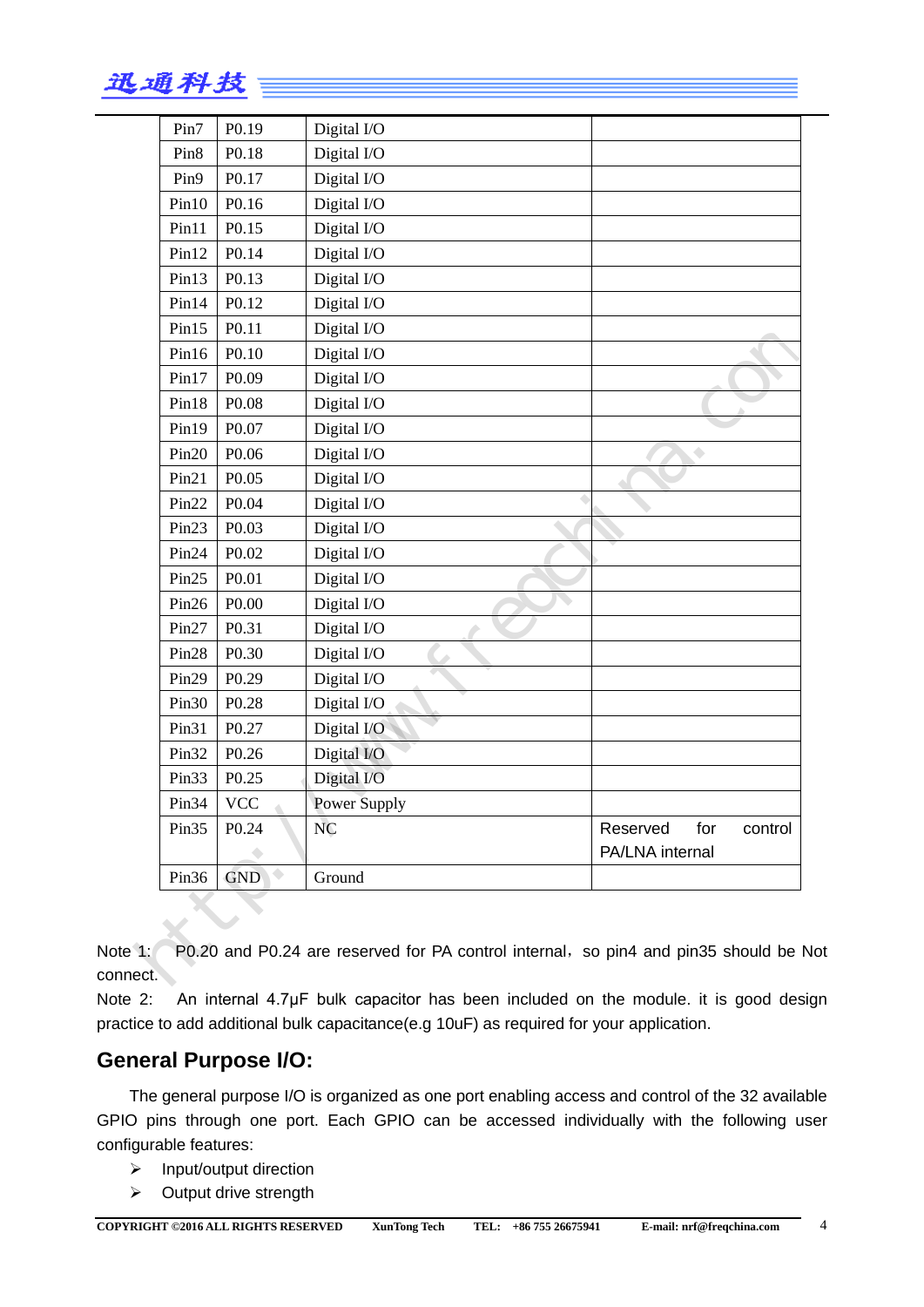

- $\triangleright$  Internal pull-up and pull-down resistors
- $\triangleright$  Wake-up from high or low level triggers on all pins
- $\triangleright$  Trigger interrupt on all pins
- $\triangleright$  All pins can be used by the PPI task/event system; the maximum number of pins that can be interfaced through the PPI at the same time is limited by the number of GPIOTE channels
- All pins can be individually configured to carry serial interface or quadrature demodulator signals

### **PA control:**

Additional logic signals are needed to control TX PA and RX LNA. On the nRF51 there was an option to use the VDD\_PA pin to detect when the radio was in TX mode, but this is not an option on the nRF52, making the SoftDevice solution necessary. The S132 SoftDevice for the nRF52 has support for enable/disable switching of external Power Amplifiers (PA) and LNA using GPIO pins.

On the module, P0.20 and P0.24 are reserved to control PA and LNA, so these two pins can Not be allocated to other usage.

The truth table of PA/LNA control signals as bellow:

| <b>PIN24</b> | <b>PIN20</b> | PA status   |
|--------------|--------------|-------------|
| 1            | 0            | <b>TXEN</b> |
| 0            | 1            | RXEN        |
| O            | O            | <b>IDLE</b> |
|              | 1            | INVALID     |

The following function can be used to enable PA/LNA signal with P0.20 and P0.24. Add this function to your project and call it after ble stack init():

```
static void pa_assist(uint32_t gpio_pa_pin,uint32_t gpio_lna_pin)
{ 
      ret_code_t err_code;
      static const uint32_t gpio_toggle_ch = 0;
      static const uint32_t ppi_set_ch = 0;
      static const uint32_t ppi_clr_ch = 1;
      // Configure SoftDevice PA assist
     ble opt t opt;
      memset(&opt, 0, sizeof(ble_opt_t));
      // Common PA config
  CONTOI:<br>
Additional logic signals are needed to control TX PA and RX LNA. On the nRF51 there was an<br>
In to use the VDD_PA pin to detect when the radio was in TX mode, but this is not an option or<br>
INRFS2, making the Soft
```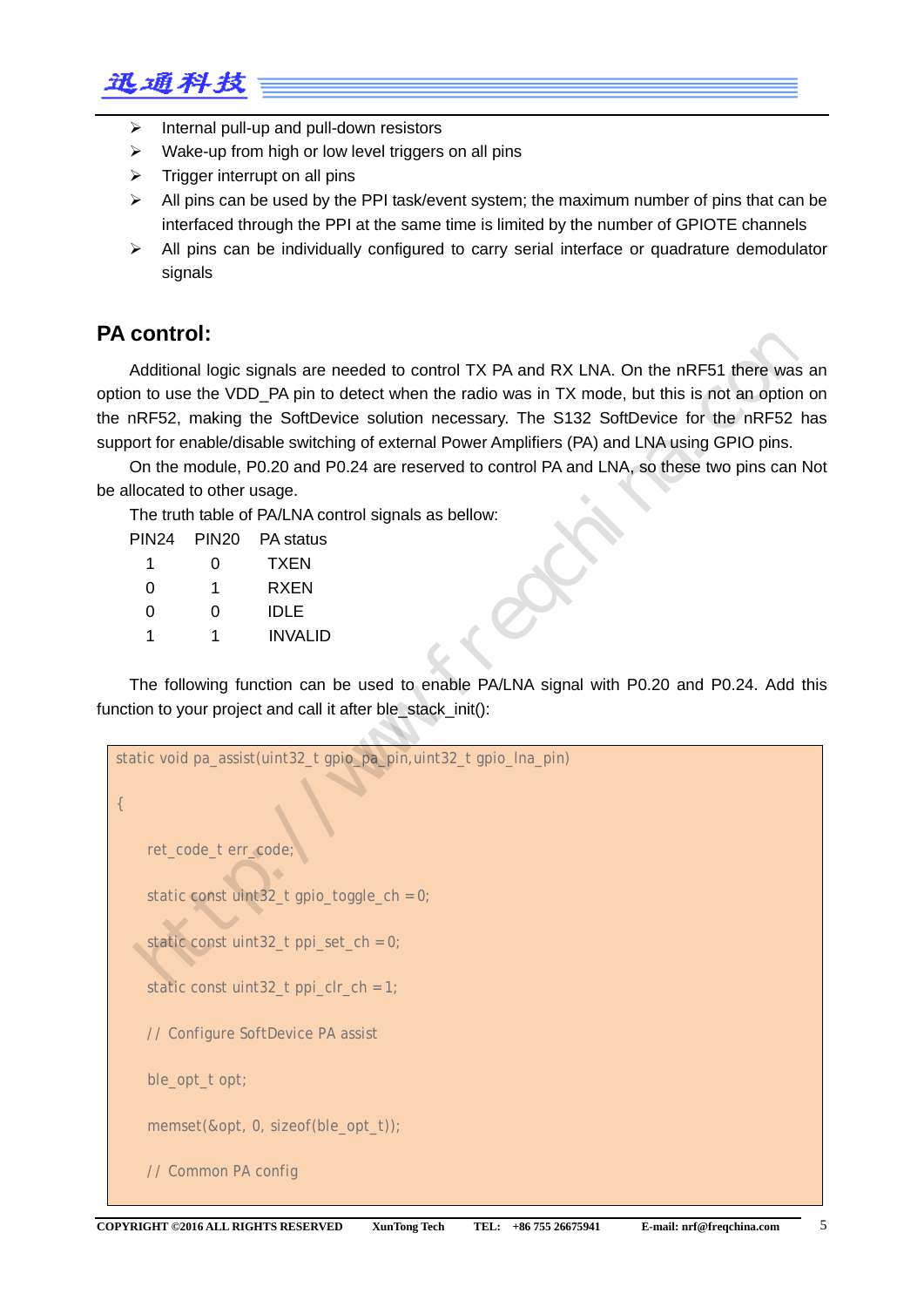

The following main function is an example that to show you how to enable PA/LNA signal in your project:

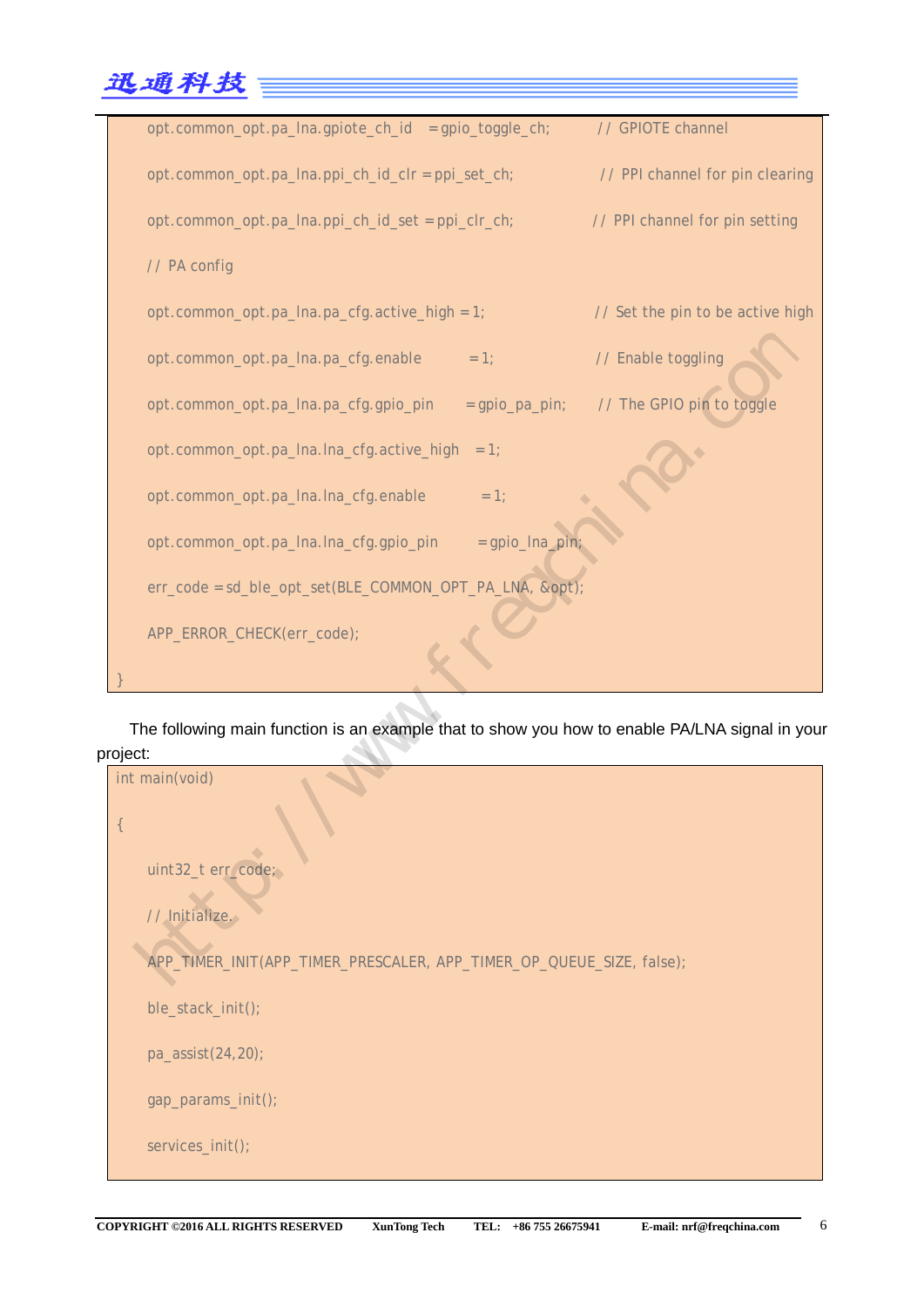

| advertising_init();        |                                                                                                                                                                                                                                                                                                                                                                                                           |
|----------------------------|-----------------------------------------------------------------------------------------------------------------------------------------------------------------------------------------------------------------------------------------------------------------------------------------------------------------------------------------------------------------------------------------------------------|
| conn_params_init();        |                                                                                                                                                                                                                                                                                                                                                                                                           |
|                            | err_code = ble_advertising_start(BLE_ADV_MODE_FAST);                                                                                                                                                                                                                                                                                                                                                      |
| APP_ERROR_CHECK(err_code); |                                                                                                                                                                                                                                                                                                                                                                                                           |
| // Enter main loop.        |                                                                                                                                                                                                                                                                                                                                                                                                           |
| for $(:)$                  |                                                                                                                                                                                                                                                                                                                                                                                                           |
|                            |                                                                                                                                                                                                                                                                                                                                                                                                           |
| power_manage();            |                                                                                                                                                                                                                                                                                                                                                                                                           |
|                            |                                                                                                                                                                                                                                                                                                                                                                                                           |
|                            |                                                                                                                                                                                                                                                                                                                                                                                                           |
| ardware RESET:             |                                                                                                                                                                                                                                                                                                                                                                                                           |
|                            | There is on-chip power-on reset circuitry, But can still be used in external reset mode, in this case,<br>PIO pin P0.21 as an external hardware reset pin(Active Low). In order to utilize P0.21 as a hardware<br>set, the UICR registers PSELRESET[0] and PSELRESET[1] must be set alike, to the value of<br>7FFFFF15. When P0.21 is programmed as RESET, the internal pull-up is automatically enabled. |
|                            | W debug and flash programming of Module:                                                                                                                                                                                                                                                                                                                                                                  |
|                            | The Module support the two pin Serial Wire Debug (SWD) interface and offers flexible and powerful<br>echanism for non-intrusive debugging of program code. Breakpoints, single stepping, and<br>struction trace capture of code execution flow are part of this support.                                                                                                                                  |
| Pin                        | <b>Flash Program interface</b>                                                                                                                                                                                                                                                                                                                                                                            |
| <b>SWDIO</b>               | Debug and flash programming I/O                                                                                                                                                                                                                                                                                                                                                                           |
| <b>SWCLK</b>               | Debug and flash programming I/O                                                                                                                                                                                                                                                                                                                                                                           |
|                            | his is the hardware debug and flash programming of module, J-Link Lite support, please                                                                                                                                                                                                                                                                                                                    |
| fer www.segger.com.        |                                                                                                                                                                                                                                                                                                                                                                                                           |

#### **Hardware RESET:**

### **HW debug and flash programming of Module :**

| Pin          | <b>Flash Program interface</b>  |  |
|--------------|---------------------------------|--|
| <b>SWDIO</b> | Debug and flash programming I/O |  |
| <b>SWCLK</b> | Debug and flash programming I/O |  |

This is the hardware debug and flash programming of module, J-Link Lite support, please refer www.segger.com.